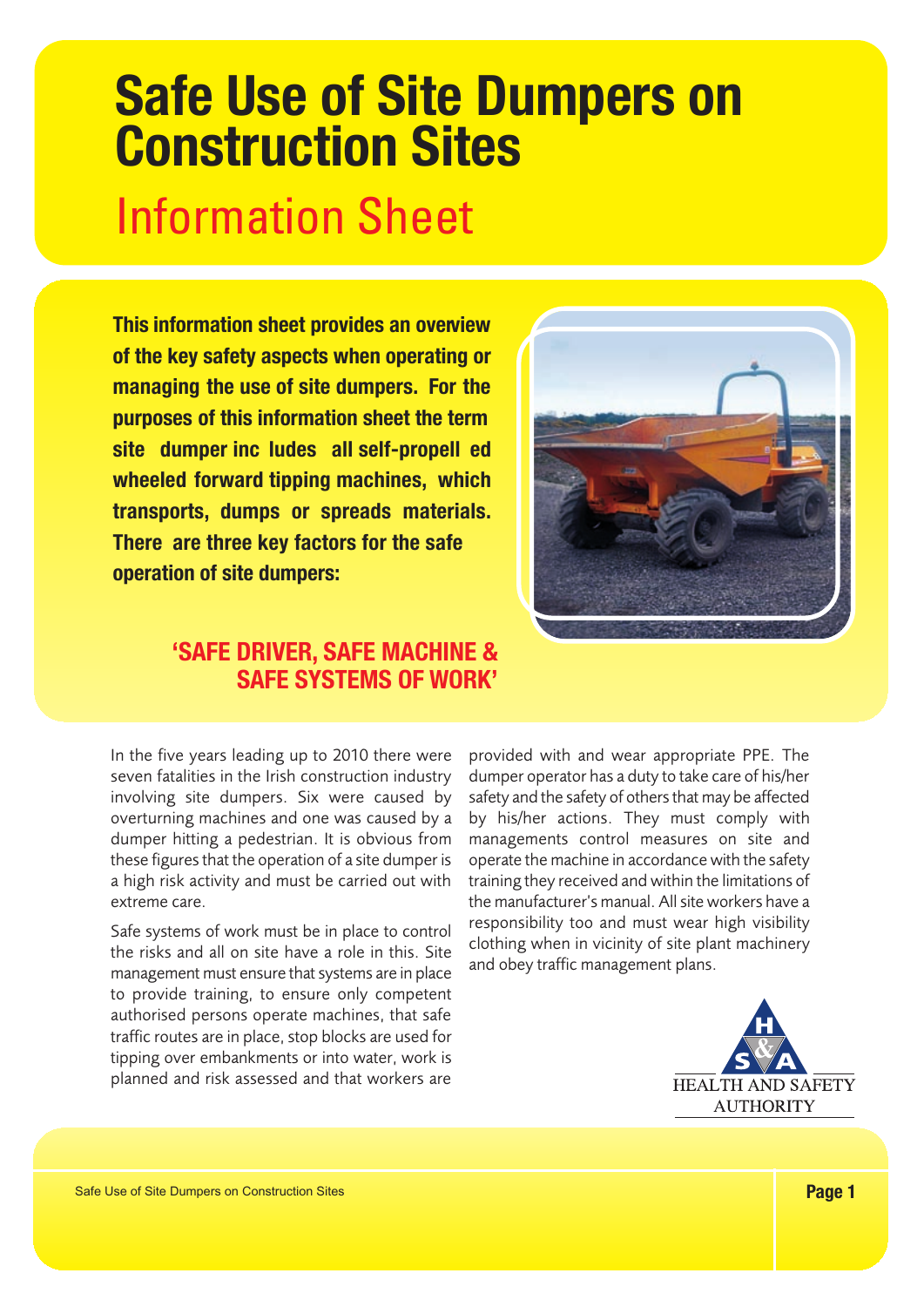# **What Requirements must I comply with?**

When operating site dumpers the primary legislation to be complied with is set out below.



# **RISK ASSESSMENT**

#### What is a Risk Assessment?

A risk assessment is a careful examination of what could cause harm to people as a result of a work activity. It allows you to take the necessary precautions to prevent harm occurring.

#### How do I do a risk assessment?

There are five steps to a risk assessment:

- 1. Look at the hazards.
- 2. Decide who might be harmed and how.
- 3. Evaluate the risks and decide whether the existing precautions are adequate or whether more should be done.
- 4. Record your findings.
- 5. Review your assessment.

#### What do I need to consider if I am doing a risk assessment?

If you are doing a risk assessment you need to consider the following:

- the work activity/task;
- $\bullet$  the equipment to be used;
- $\bullet$  the duration of the work;
- $\bullet$  the location of the work activity, i.e. presence of hazards such as excavations, underground services, overhead power lines, other plant and equipment;
- $\bullet$  the working environment, e.g. weather conditions, lighting, location of the public;
- $\bullet$  condition and stability of existing work surfaces;
- -physical capabilities of the workers.

# **SAFE DRIVER**

The following needs to be taken account by management and drivers when operating site dumpers:

- -Security The dumper should only be operated by trained, competent and authorised persons. The key shouldn't be left in the machine when the operator is away from it.
- -Training You must be competent to operate a dumper in the construction industry and hold a current CSCS card in relation to operating a site dumper. The operator should also be given induction training on each site to inform him/her of any site specific hazards, traffic routes, other ongoing works at the particular place of work.
- **.** The skip of the dumper should never be overfilled or overloaded. This could result in materials falling out and injuring somebody, or in the driver's view being obstructed, or in the machine becoming less stable.
- **•** Seat belts must be worn when operating site dumpers and suitable Roll Over Protection (ROPs) must be in place. Fatalities have occurred in the past which directly related to not wearing a seat belt.
- -Only transport suitable loads. Dumpers are designed to transport loose fill materials such as earth and small rocks. Objects such as pipes etc. should not be laid across the dumper skip and transported.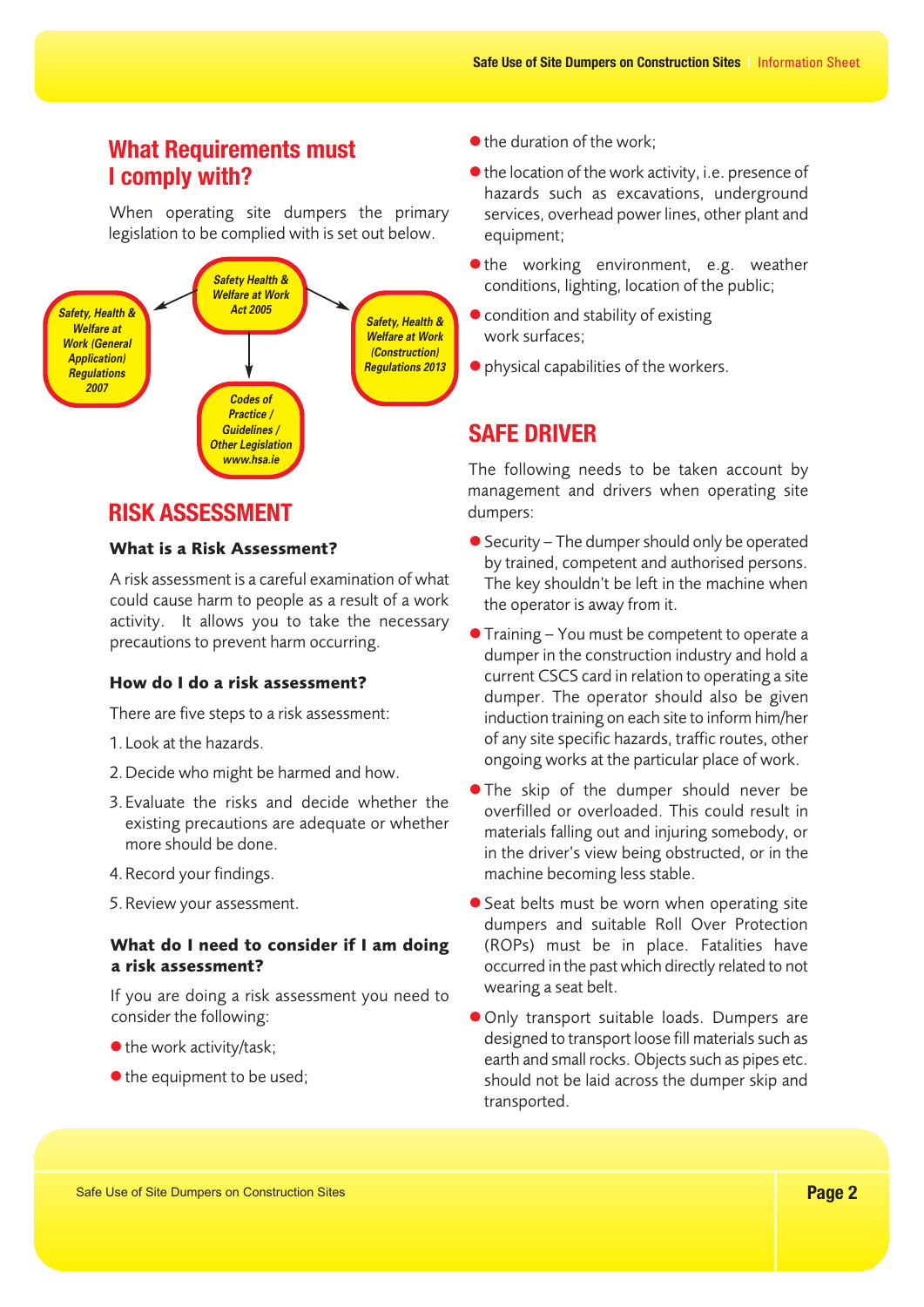- -Ensure machines are operated at an appropriate speed. Site dumpers being operated at too high a speed have led to serious accidents.
- Stability where possible ensure the ground is reasonably level prior to operating dumper. Avoid working on sloped ground where possible. When this is not possible then consult the manufacturer's manual to ensure you are working within the safe capacity/limitations of the machine.
- -Operators should be seated when operating machine with their seat belt on. Operators should put the dumper in neutral gear, engage the handbrake and dismount the machine when the skip is being loaded. Never operate the dumper from a standing position.
- Nobody should operate plant machinery if under the influence of alcohol or drugs.
- -Never allow anybody ride on the step of the dumper as there is a high risk they could fall and be seriously injured.
- -Always be aware of other machine operators and pedestrians in the vicinity of your works.
- Report any defect with the machine as soon as it is noticed.
- $\bullet$  Mobile phones should not be used when driving site dumpers.

# **SAFE MACHINE**

The first safety critical decision regarding operation of a site dumper is in the selection of the machine for the task. Always ensure that it is suitable for the task being undertaken as dumpers can vary greatly in size, capacity and stability. Always follow manufacturer's instructions when selecting and operating dumpers.

Once the machine selection is made then it is essential to ensure that the plant machinery being used is in safe working order. Many accidents are caused due to defects with safety critical components of plant machinery. Common defects which occur on site dumpers include:

- -Drivers seat becoming detached from body of machine.
- **•** Seat belts not working or missing.
- -Handbrakes and brakes becoming ineffective.
- -Flashing beacons and warning devices becoming defective.
- **· Tipping controls becoming defective.**
- -Inadequate ROPs fitted.

Schedule 7 of the Safety, Health and Welfare at Work (Construction) Regulations 2013 recommends the following devices to be fitted to site dumpers:

| <b>Dumpers</b><br>(front tip)<br>no cab   | <b>Reversing alarm and</b><br><b>flashing beacon</b>             |
|-------------------------------------------|------------------------------------------------------------------|
| <b>Dumpers</b><br>(front tip)<br>with cab | <b>Convex mirrors;</b><br>reversing alarm<br>and flashing beacon |

In order to ensure safe machinery, systems must be in place to check for defects and to maintain the machine. A daily prestart check on the basic controls should be completed by the operator as well as a periodic thorough check by a competent person. The dumper must be serviced as required (see manufacturers manual). All dumpers should be fitted with ROPs conforming to the relevant standard

(EN 474-6:2006+A2:2012, BS EN 1351 0:2000 & I.S. EN ISO 3471).

Tyres must be checked for defects regularly and should be kept at the appropriate tyre pressure.



**Identity plate on ROP's showing CE mark**